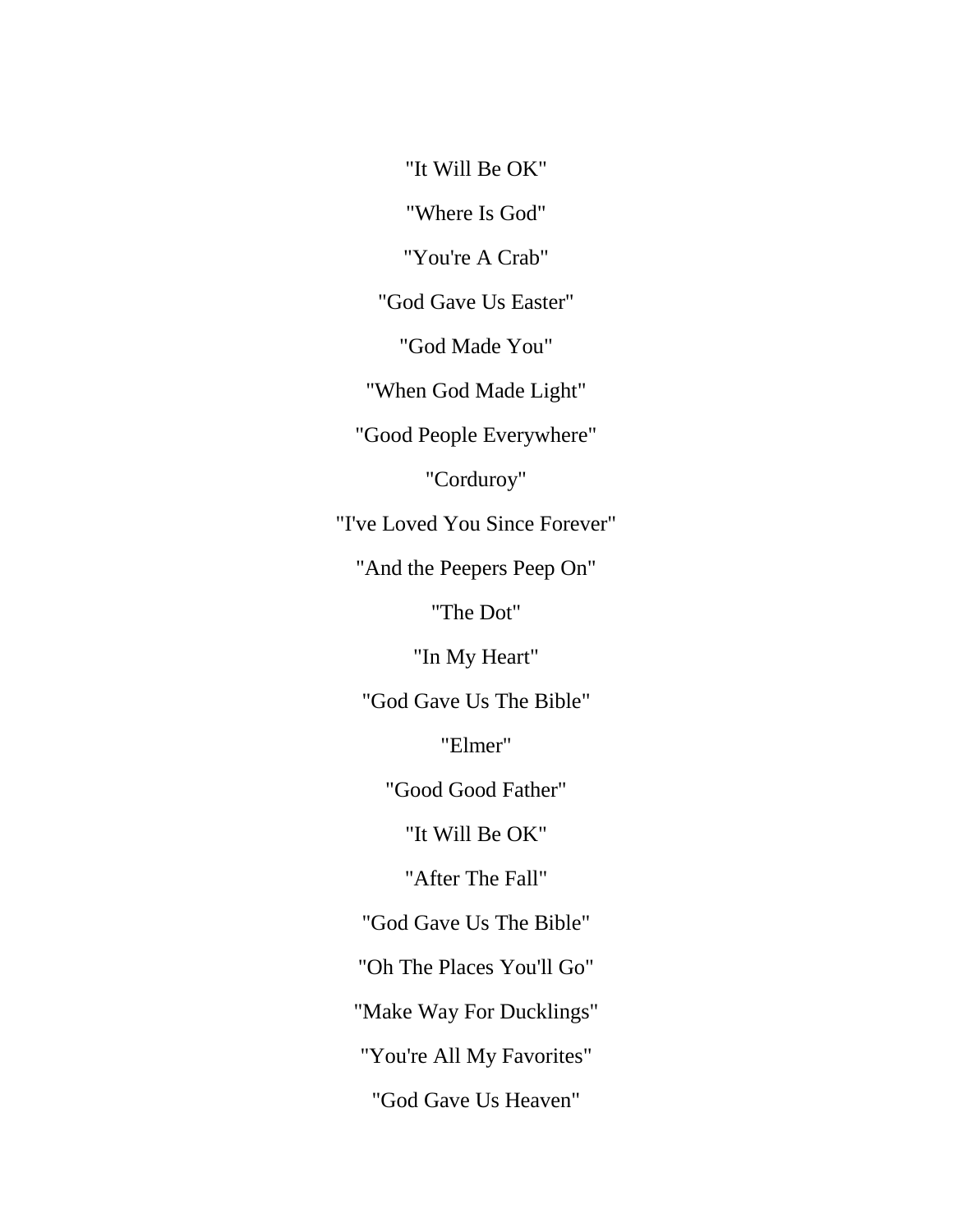"In My Heart"

"God Gave Us The Bible"

"Elmer"

"Guess How Much I Love You"

"Good Good Father"

"The World Awake"

"God Gave Us The Bible"

"You Are Extraordinay"

"Gracies Garden"

"Don't Forget To Remember"

"Our Father In Heaven"

"Why God"

"Only You Can Be You"

"A Very Big Problem"

"Who Is Your Neighbor"

"The Day The Crayons Quit"

"And The Peepers Peep On"

"It Will Be OK"

" While We Can't Hug"

"Our Lady's Wardrobe"

"The Story of Saint John Paul II - The Boy Who Became Pope"

"How Piper Steals The Show"

"Our Guardian Angels"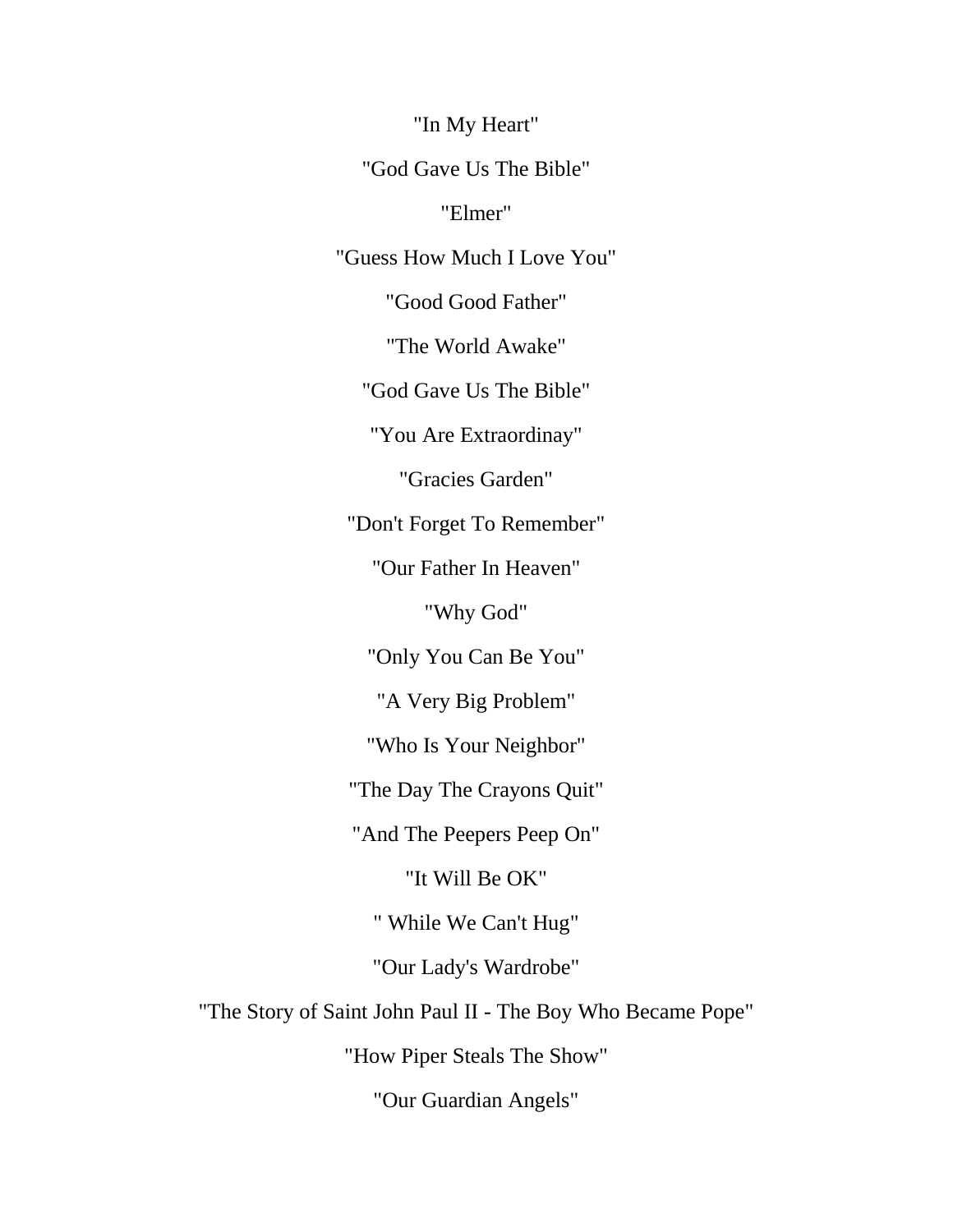"Saint Francis of Assisi" "How To Do The Right Thing" "The Works Of Mercy" "GoodNight Moom" "God Speaks In Whispers" "How Jesus Blesses The Children" "The Bread and The Wine" "The Runaway Bunny" "The Most" "Five Minute Bedtime Bible Stories" "The Queen and The Cross" "Brother Lorenzo's Pretzels" "God Found Us You" "Before I Sleep I Say Thank You" "God Gave Us Angels" "Mary Stories from The Bible" "Our Lady Guadalupe" "The Gift of A Snowflake" "Angel Stories from The Bible" "Saint Francis and The Christmas Miracle" "The Night Before Christmas" "Joseph, the Guardian of The Holy Family" "A Very Noisy Stable"